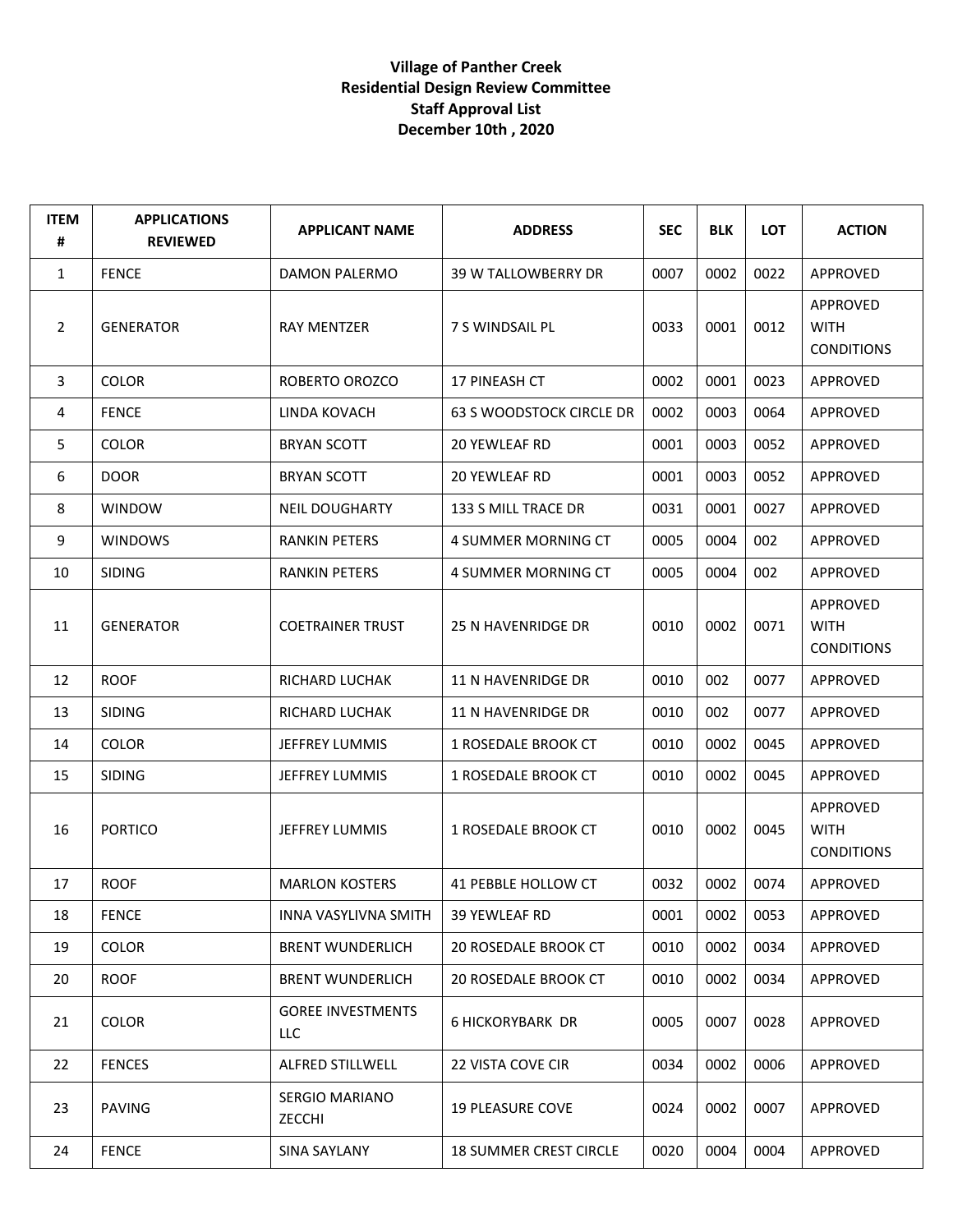## **Village of Panther Creek Residential Design Review Committee Staff Approval List December 10th , 2020**

| 25 | <b>FENCE</b>     | <b>MARIA MALLEN</b>    | 2 CRESCENT FALLS DR         | 0014 | 0004 | 0008 | APPROVED                                     |
|----|------------------|------------------------|-----------------------------|------|------|------|----------------------------------------------|
| 26 | <b>FENCE</b>     | DONALD VAN NORMAN      | 9 BITTERWOOD CIR            | 0020 | 0001 | 0003 | APPROVED                                     |
| 27 | <b>ROOF</b>      | <b>GEORGE WEAVER</b>   | <b>11 DESTINY COVE</b>      | 0043 | 0001 | 0016 | APPROVED                                     |
| 28 | <b>COLOR</b>     | <b>JEFF COURTNEY</b>   | <b>61 N TURTLE ROCK CT</b>  | 0032 | 0002 | 0045 | APPROVED                                     |
| 29 | GARAGE           | <b>DIANE FLICKER</b>   | 25 CAPEWOOD CT              | 0009 | 0002 | 0067 | APPROVED                                     |
| 30 | <b>ROOF</b>      | <b>ABDUL SMITH</b>     | <b>3 E SUNLIT FOREST DR</b> | 0022 | 0002 | 0007 | APPROVED                                     |
| 31 | <b>COLOR</b>     | <b>ABDUL SMITH</b>     | <b>3 E SUNLIT FOREST DR</b> | 0022 | 0002 | 0007 | APPROVED                                     |
| 32 | <b>COLOR</b>     | <b>BRIAN BOWMAN</b>    | 42 DUNLIN MEADOW DR         | 0018 | 0001 | 0002 | APPROVED                                     |
| 33 | <b>ROOF</b>      | <b>BRIAN BOWMAN</b>    | 42 DUNLIN MEADOW DR         | 0018 | 0001 | 0002 | APPROVED                                     |
| 34 | <b>GENERATOR</b> | ROBERTA HUDSON         | 23 RIPPLE RUSH CT           | 0010 | 0001 | 0039 | APPROVED<br><b>WITH</b><br><b>CONDITIONS</b> |
| 35 | <b>FENCE</b>     | MICHAEL RAGAN          | 62 INDIAN CLOVER DR         | 0011 | 0001 | 0007 | APPROVED<br><b>WITH</b><br><b>CONDITIONS</b> |
| 36 | <b>FENCE</b>     | <b>STEVEN ANDERSON</b> | 10 BASAL BRIAR CT           | 0001 | 0002 | 0044 | APPROVED                                     |
| 37 | <b>PAVING</b>    | RICHARD JACOBS         | 20 WIND TRACE CT            | 0018 | 0002 | 0029 | APPROVED                                     |
| 38 | <b>ROOF</b>      | <b>BABAFEMI OSABA</b>  | 139 SANDPEBBLE DR           | 0001 | 0001 | 0035 | APPROVED                                     |
| 39 | COLOR            | ROBERT BILBERRY        | 16 STAR PINE CT             | 0017 | 0005 | 0012 | APPROVED                                     |
| 40 | <b>SIDING</b>    | <b>MEGHAN HALSEY</b>   | 78 BITTERWOOD CIR           | 0020 | 0002 | 0015 | APPROVED                                     |
| 41 | <b>COLOR</b>     | <b>MEGHAN HALSEY</b>   | 78 BITTERWOOD CIR           | 0020 | 0002 | 0015 | APPROVED                                     |
| 42 | AWNING           | <b>MEGHAN HALSEY</b>   | 78 BITTERWOOD CIR           | 0020 | 0002 | 0015 | APPROVED<br><b>WITH</b><br><b>CONDITIONS</b> |
| 43 |                  |                        |                             |      |      |      |                                              |
| 44 |                  |                        |                             |      |      |      |                                              |
| 45 |                  |                        |                             |      |      |      |                                              |
| 46 |                  |                        |                             |      |      |      |                                              |
| 47 |                  |                        |                             |      |      |      |                                              |
|    |                  |                        |                             |      |      |      |                                              |
|    |                  |                        |                             |      |      |      |                                              |
|    |                  |                        |                             |      |      |      |                                              |